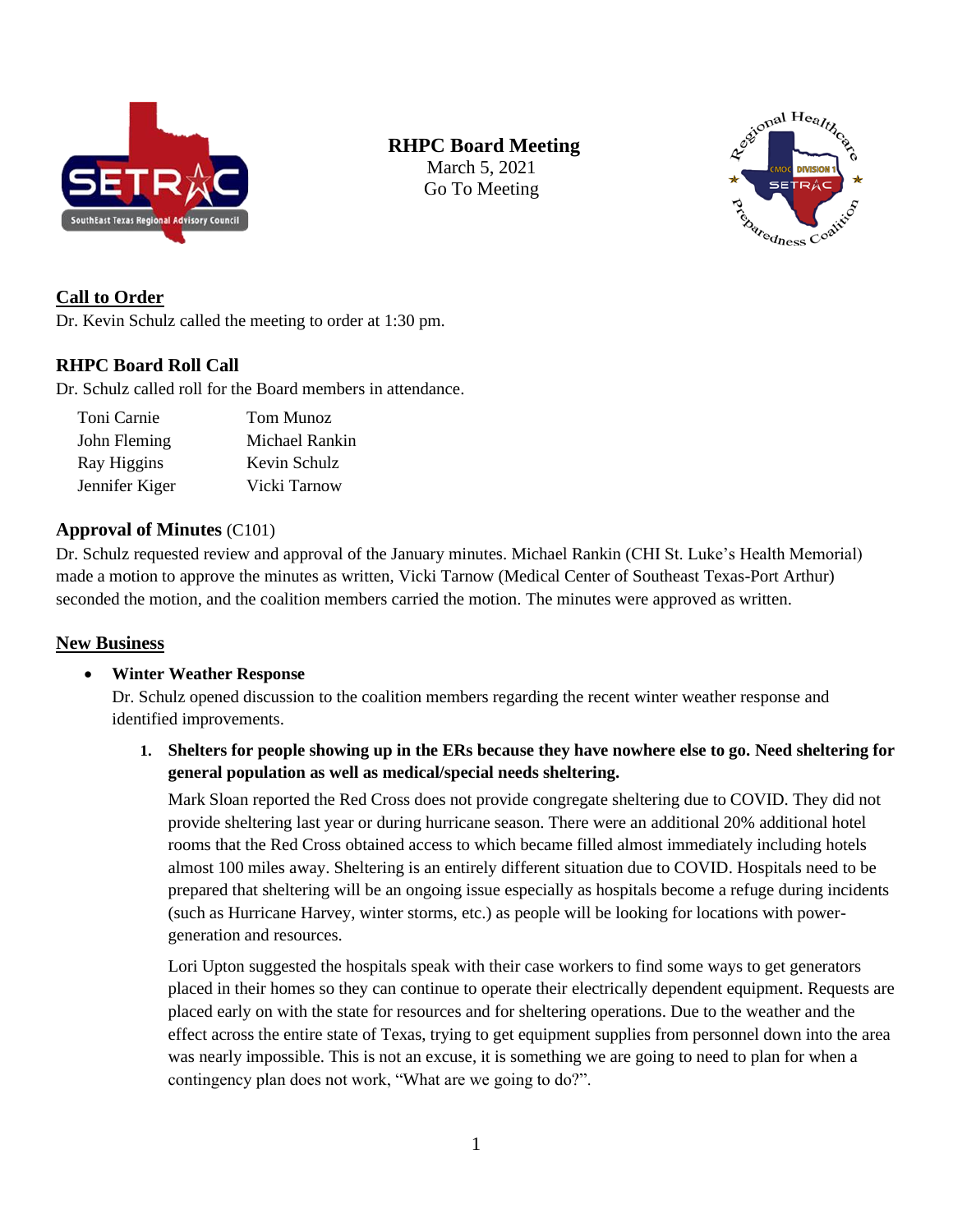### **2. Power Outage**

Discussion ensued regarding power outages being a big part of the sheltering issue.

#### **3. Dialysis Centers**

There was discussion regarding power and water outages affecting dialysis services.

#### **4. Water Outage/Boil Water Notice**

There was discussion about water being hyper-chlorinated or super-chlorinated. Loretta Flynn spoke with public works and they assured her they do not super-chlorinate because that much chlorine in their system would cause damaged pipes. This is much bigger than just the Houston water system and she recommended hospitals and medical facilities know where their water supply areas are located and work with their utility district to provide better notification.

### **5. EMS**

Dr. Schulz stated every EMS agency he spoke with had an unprecedented call volume during this incident. He suggested potentially utilizing mass casualty and surge plans that are in place for other types of events. Ambulances sitting at hospitals for several hours trying to offload is a challenge EMS faces and we need to look at ways to help address this issue going forward. This is no reflection on the ER staff as they were doing everything they could with everything they had.

### **6. Proactive Communication**

The coalition members requested better communication during large-scale events, especially regarding evacuations, transfer of patients, etc.

### • **COVID Response Update**

Lori Upton advised the numbers are starting to decrease but we cannot let our guard down. SETRAC has been directed by the state of Texas to start the reduction in contract staffing. The state is requiring SETRAC to decrease the current staffing visitor at the bedside by 12.5% every week until April 9<sup>th</sup>, then DSHS will reevaluate. We will continue this process until facilities have 10 or less staff at which point, we will decrease by 10%. Our goal is to get everyone down to 10% regularly decrease if numbers stay down in the single digits. This will take a while as there are over 2,000 staff members in the region. Once everyone gets down to the single digits and the numbers continue to stay down, each facility will be asked to give up one person a week which is nine more weeks. Remember, these nurses are for COVID beds and SETRAC will continue to monitor the curve.

Ms. Upton reported the SETRAC duty officers have been assisting with patient transfers for those individuals having difficulty placing a COVID-positive patient. From mid-December to the end of February there have been over 471 requested replacements with most of those cases now coming up COVID-negative. Due to numbers dropping, regular beds opening, and the request for transfers switching from COVID-positive to negative patients, effective Monday (March  $8<sup>th</sup>$ ), the SETRAC duty officers will no longer be serving as the regional transport center to assist with finding a bed for those COVID-negative patients. Transfer will be following the regular transfer processes going forward.

## **Healthcare Preparedness Capabilities**

### • **Long Term Care Update** (C102)

Hilal Salami reported the group contact by SETRAC continues to rise and we are working on bringing new facilities and agencies as coalition stakeholders and educating them on benefits of the coalition. There is a marked decrease in COVID cases and outbreaks in Long Term Care Facilities, home health resident population and dialysis centers. PPE distribution continues for both the LTC group (748 facilities and dialysis clinics currently on rotation) and the Home Care group (769 agencies currently on rotation) monthly for each.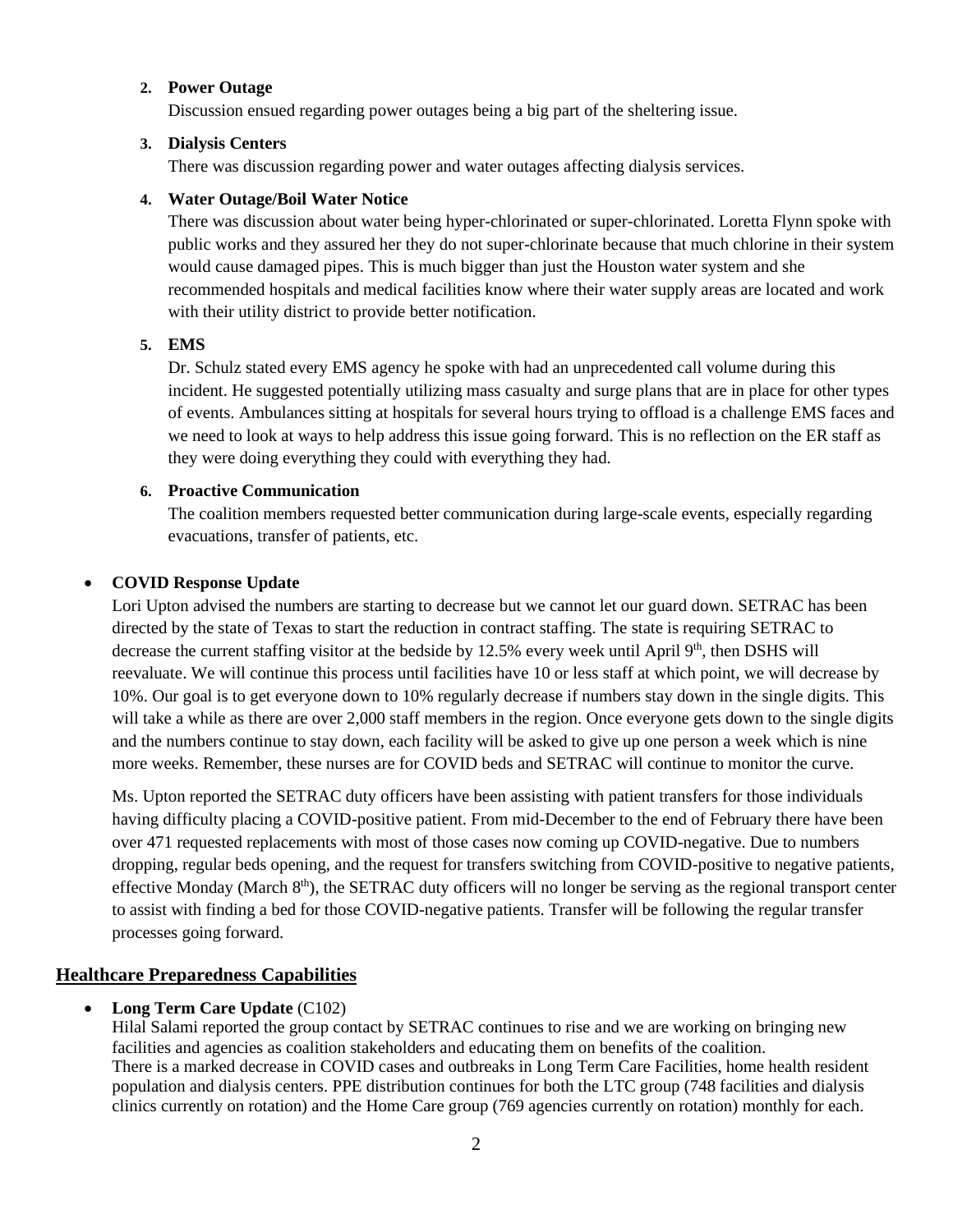Most LTC Facility based organizations have received vaccine allotment to their staff and now going through residents and populations with underlying health conditions.

Home Health and care agency staff vaccine allotment is underway mostly through local health departments. There is continuous coordination and response through recent events with the special populations group. The After Action Report template for the Winter Storm Weather event has been created and the walkthrough session on how to compile it was completed during group call. Training for completion of the HVA template for new members has been completed. Replayed information for the Winter Weather SETRAC AAR link is forthcoming from the Training and Exercise Team. The 2021 EMResource training schedule for the group will be released next week.

### • **Training and Exercise Update** (C104)

Adam Lee reported the Burn AAR has been completed and will be submitted to DSHS for approval. Today is the last day to submit the February Winter Weather AAR and we will begin writing the AAR on Monday. The After Action Conference will be held March 22<sup>nd</sup> at 9:00 am. Registration information will be sent out next week.

John Wingate reported all requirements for SETRAC to provide Nursing CEs have been completed and SETRAC is now a provider. He gave a brief overview of the CE process and how to submit program information.

SETRAC continues to hold WebEOC/EMResource/EMTrack trainings with the next training scheduled for March 11<sup>th</sup> at 1:00 pm. Registration can be found under the Education tab à Register for Training à Click on the EMResource/EMTrack/WebEOC button,

The Training and Exercise Team are working to get a date finalized for an ABLS class. An e-mail will be sent out with registration information. Training will be provided on an "as-need-bases". To inquire on training availability or set up a training, please email [exercise@setrac.org.](mailto:exercise@setrac.org)

#### • **EMTF Update** (C104)

Mikal Orr reported the Critical Care ASTs have demobilized - Del Rio (January 3 - February 12) Chambers County EMS, and Laredo (December 6 – February 25) Windsor EMS.

AST Activation for 911 Support & Critical Care transfers - Nacogdoches (February 19 – February 24) Lake Jackson EMS, Chambers Co. EMS, Windsor EMS, & Atascocita.

Winter Weather AMBUS missions - (February 14 – February 21) AMBUSs evacuated or transported 68 total patients across five separate missions. One mission was a transport of eleven patients for emergency dialysis.

FED Ambulance Strike Team/2 MIST - (February 21 – February 24) assigned fifteen Ambulance Strike Team to assist in South/South East Texas. Also assigned two MIST personnel from Corpus Christi for leadership and support of the FED AST

Potential Military Plane Crash - MPV 601 & 604 responded to a potential military plane crash in the Big Thicket forest near Woodville. Also responding were Gary Litton & Mikal Orr and all units disregarded due to no incident.

#### • **Inventory Update**

Jackson Bartlett reported Facilities will be sent their inventory list on file to update their HPP purchased equipment and commodities on hand or change in status prior to in-person inventory. Facilities will also be provided updated procedures and forms for tracking Preparedness inventory and asset disposal request. Reminder that asset disposal forms and HPP transfer of asset forms can be found on the SETRAC website.

Ms. Upton advised, due to many PPE "no shows", SETRAC will be sending out a survey to find out if the facilities/agencies would prefer to continue receiving the regular monthly push-packs or return to an "as needed" STAR request basis.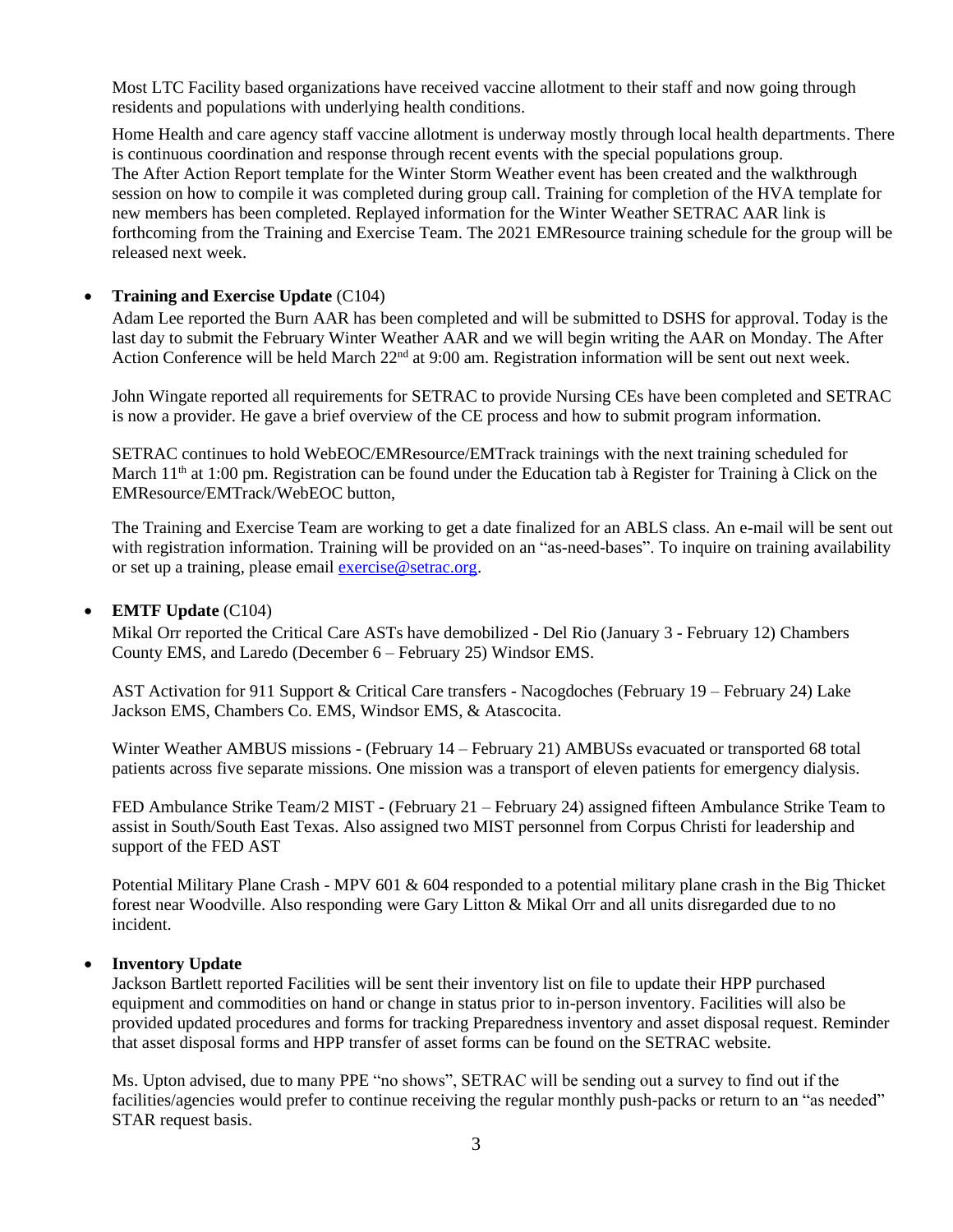## **Sub-Committee Updates**

## **RHPC Award of Excellence Committee** (C101)

No update to report.

## **Symposium Planning** (C101)

Ms. Upton reported the planning committee is meeting on Monday (March 8<sup>th</sup>). We are working with the Pleasure Pier for the Thursday evening event. Their quote is higher this year than last year, so we are currently working to negotiate. We are also reaching out to other venues for quotes. The "Call for Presentations" and "Save the Dates" will go out next week.

## **Clinical Advisory Committee** (C101)

Tina Rose reported that the Clinical Advisory Committee has been meeting the third Thursday of each month at 9am online, from May until February to compile burn surge information. The Regional Burn Surge Plan includes current regional capacity for the 3 burn centers and recommendations for non-burn healthcare facilities to be prepared to utilize ICU bed capacity for stabilizing burn patients for several days. The plan was tested/validated during the January 28, 2021 Tabletop Exercise (TTX). The final draft of the plan is up for vote during the RHPC meeting on 3/5/2021.

Ms. Rose is leaving her position in the Regional Catastrophic Preparedness Initiative (RCPI) on March 5<sup>th</sup> and will no longer be serving as the Clinical Advisory Committee Chair with the Regional Healthcare Preparedness Coalition. This committee is seeking a new Chair. To participate in this committee, please contact [Lisa.Spivey@SETRAC.org.](mailto:Lisa.Spivey@SETRAC.org) She thanked the coalition members for the opportunity to work with the region.

### **Regional Plan Summary**

These five regional plans have been under review/update in 2020 and continue into Spring/Summer 2021:

- 1. The Coordination of Multiple Incident Sites (CMIS) Regional Plan has been under edits with the plan owner from October 2020 until February 2021. The Red Team Review meeting to initiate stakeholder involvement was on March 1, 2021 and the first Red Team Review meeting for this document is scheduled for March 29<sup>th</sup> from 9am-11am (To be involved in this process, please contact [Jonathan.Wiggins@HoustonTx.gov\)](mailto:Jonathan.Wiggins@HoustonTx.gov).
- 2. The Regional Burn Surge Plan was created May  $2020 -$  January 2021, exercised in the January  $28<sup>th</sup>$  Tabletop Exercise (TTX) and voted for release across the region by the Regional Healthcare Preparedness Coalition (RHPC) on March 5, 2021.
- 3. The Regional Emergency Public Information Plan (EPIP) was under review from 2018-2021 and there is a TTX scheduled for April 7, 2021 (refer to [Charity.Dominguez@HoustonTx.gov](mailto:Charity.Dominguez@HoustonTx.gov) or [Yaneth.Calderon@HoustonTx.gov](mailto:Yaneth.Calderon@HoustonTx.gov) for more information).
- 4. HGAC has contractor support for updates to the Regional Interoperable Communication Plan (RIC-P) 2019-2021 (refer to [Michael.Lambert@H-GAC.com](mailto:Michael.Lambert@H-GAC.com) or [Justin.Riley@H-GAC.com](mailto:Justin.Riley@H-GAC.com) for more information).
- 5. The Texas Medical Center (TMC) pandemic guide was re-written as an all-hazards guidance in February of 2019; however, the TMC EMC was recently replaced, and follow-up is anticipated in 2021 for a projected update status.

## **Regional Plans Training**

The January training had 57 attendees with the following distribution:

| <b>Discipline</b>           | Ħ | <b>Discipline</b>    | # | <b>Discipline</b> |  |
|-----------------------------|---|----------------------|---|-------------------|--|
| <b>Emergency Management</b> |   | Public Health        |   | <b>METRO</b>      |  |
| Hospitals/Healthcare        |   | Law Enforcement      |   | TDEM/DPS          |  |
| <b>VOADs</b>                |   | <b>Fire Services</b> |   | Judge             |  |

The next quarterly training is scheduled for Tuesday, April 20<sup>th</sup> at 10am. In Tina's absence, Austen McMillin will conduct the training. For more information about this 1-hour quarterly regional plans webinar, please see attached flyer. Register to attend: **[https://houstonuasi.com/regional-training-registration-2021/.](https://nam04.safelinks.protection.outlook.com/?url=https%3A%2F%2Fhoustonuasi.com%2Fregional-training-registration-2021%2F&data=04%7C01%7CRoxie.Ward%40setrac.org%7Cdba743c6a43042ce491e08d8df0b7762%7Cb728087c80e84d318b6f7e0e3be10e08%7C0%7C0%7C637504587666224116%7CUnknown%7CTWFpbGZsb3d8eyJWIjoiMC4wLjAwMDAiLCJQIjoiV2luMzIiLCJBTiI6Ik1haWwiLCJXVCI6Mn0%3D%7C1000&sdata=3LhUctapV11NCvoI1lM1shOnQ8ZIJS1eT8q3uBJFu6Q%3D&reserved=0)**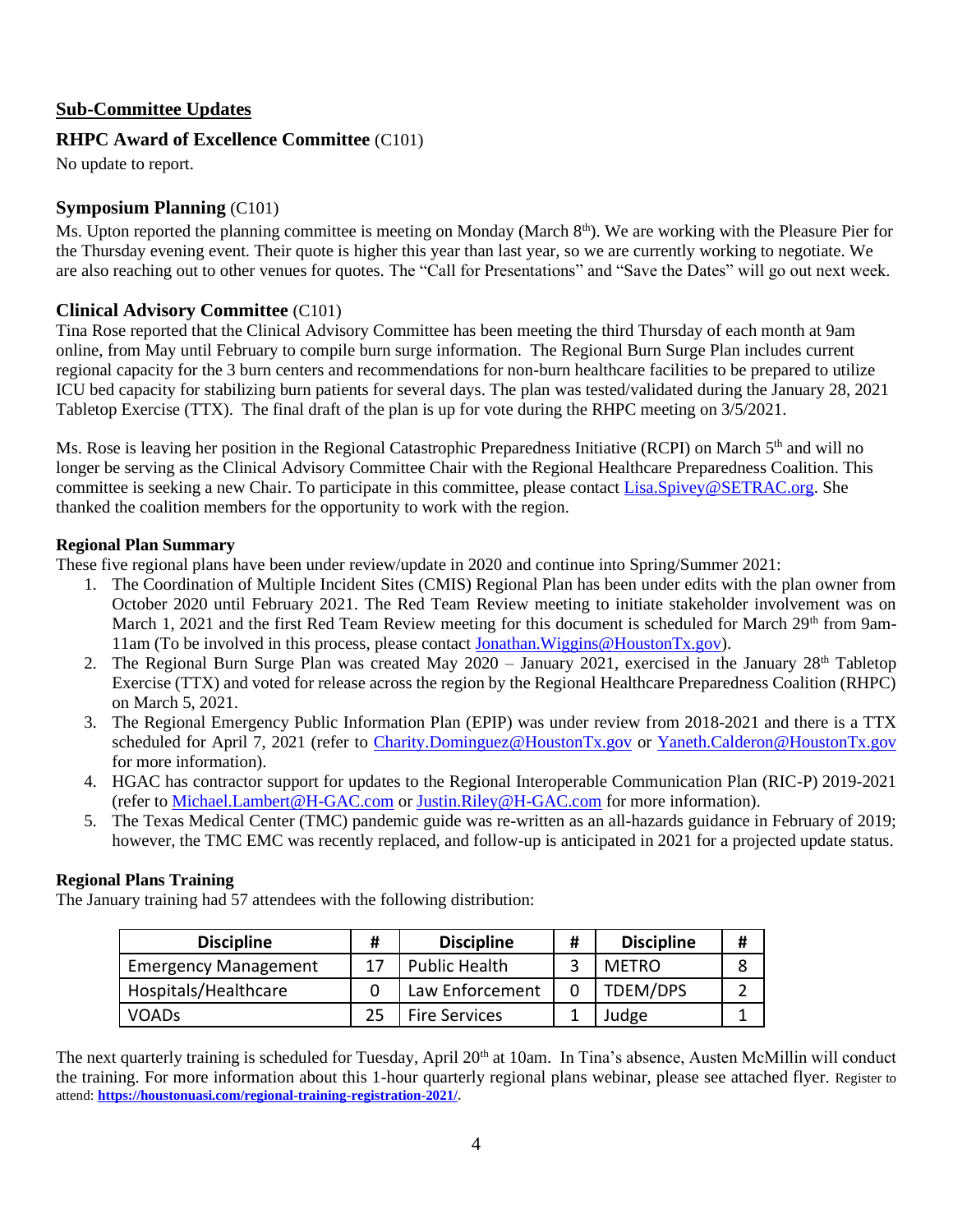## **Continuity Training**

- The FEMA L/K548 & L/K550 classes are being conducted, on a limited basis, by national teachings virtually until the 1301 and 1302 courses become available under the new course series, which is anticipated to roll out nation-wide Spring/Summer 2021. There is also a new National Certified Continuity Instructor Cadre, as well as other changes to the Continuity Excellence Series Certificate Program (see attached flyer and this link [https://www.fema.gov/emergency-managers/national-preparedness/continuity/toolkit](https://nam04.safelinks.protection.outlook.com/?url=https%3A%2F%2Fwww.fema.gov%2Femergency-managers%2Fnational-preparedness%2Fcontinuity%2Ftoolkit&data=04%7C01%7CRoxie.Ward%40setrac.org%7Cdba743c6a43042ce491e08d8df0b7762%7Cb728087c80e84d318b6f7e0e3be10e08%7C0%7C0%7C637504587666234071%7CUnknown%7CTWFpbGZsb3d8eyJWIjoiMC4wLjAwMDAiLCJQIjoiV2luMzIiLCJBTiI6Ik1haWwiLCJXVCI6Mn0%3D%7C1000&sdata=hMrSv%2BiZA6gMIrRB3eHSg61NysLUQVwvsS8xcZuZzAY%3D&reserved=0) for information). For National Continuity Program (NCP) questions, contact the FEMA Region VI Coordinator [\(David.Lebsack@FEMA.DHS.GOV\)](mailto:David.Lebsack@FEMA.DHS.GOV). The updated course listings will be:
	- IS-1300: Introduction to Continuity of Operations (published online as an independent study in 10/2019 and is a requirement to attend in-person/virtual taught continuity trainings)
	- E/L/K 1301 Continuity Planning
	- E/L/K 1302 Continuity Program Management

# **Corridor Updates** (C101)

**Downtown Corridor** – Ray Higgins reported the Downtown Corridor met via "Go To" meeting on Friday, February 5<sup>th</sup>. Key reports and discussions centered around completion of the HVA, EMResource/EMTrack changes, and capabilities review. The next Downtown Corridor meeting is scheduled for Friday, April 9th.

**South Corridor** – Jeremy Way stated there was a great response from all corridors to the recent MCI Cy-Fair bus incident. One of the lessons learned was the importance of redundant communications; how to operate them and how to use them. Good collaborations from all the stakeholders as well as the county judges, law enforcement, fire departments, EMS, and hospitals. The next South Corridor meeting is scheduled for Friday, March 12<sup>th</sup>.

**East Corridor** – Vicki Tarnow reported the East Corridor met on Friday, January 15<sup>th</sup>, with discussions regarding the ongoing COVID response. The next East Corridor meeting is scheduled for Friday, March 19th.

**North Corridor** – Gary Litton reported the North Corridor met on Wednesday, February 10<sup>th</sup>. He is hoping to eventually move to in-person meetings for discussions regarding the winter storm, issues in the region, as well as COVID response. The next North Corridor meeting is scheduled for Wednesday, April 14<sup>th</sup>.

**West Corridor** – Toni Carnie reported the West Corridor radio check is back up over 50% for March. The next West Corridor meeting is scheduled for Friday, March 25<sup>th</sup>.

# **Partner Updates** (C101)

**DSHS Region 6/5 South** – Bobbiejean Garcia reported public health is full-on into the vaccination process. Vaccine providers are encouraged to attend the weekly information call on Tuesday is at 11:00 am. A health advisory was sent out yesterday for Ebola to let people know there are two Ebola outbreaks; one in Guinea and the other in the Republic of Congo. She encouraged the facilities/agencies to ensure their Ebola plans and procedures are relevant and valid.

**Harris County Public Health –** Jennifer Kiger reported vaccinations are a huge component in the cities. There are 6,000 Pfizer vaccines going out per day and they received the Johnson & Johnson (J&J) vaccine this week. There are 12,000 J&J vaccines to distribute within the next two weeks. All the vaccine mobile sites will be given J&J vaccines on Monday and they will give out up to 15,000 vaccines at each site with those sites rotating across the county to address any type of barriers for our community/residents. She also reported the teachers have been included in the priority groups. They have already given out approximately 11,000 vaccines to teachers that were in the first announcement and are now including them in their push. They pushed out 80,000 vaccine invitations for appointments with many of those going to teachers.

Harris County Public Health is trying to see how they can increase their test demand. They have about six mobile test sites and three stationery test sites and the demand has gone down quite significantly since the holidays. They have had a lot of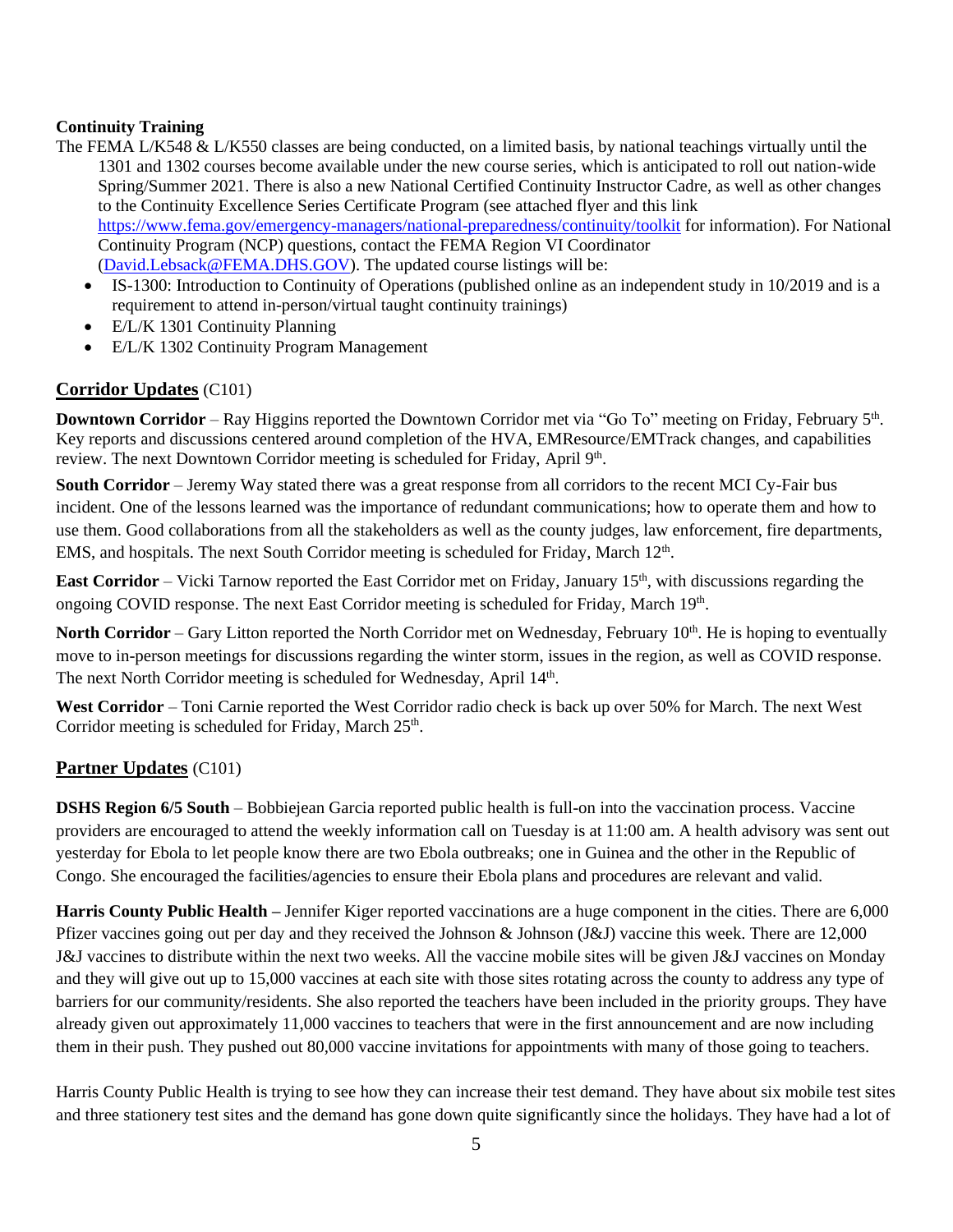people tell them they received their first vaccine with a provider or hospital and, for some reason, are unable to get the second vaccine with the same provider or hospital. They are working through the issue with the state to get this resolved.

**City of Houston Public Health –** John Fleming reported their health centers are taking vaccine appointments. They are looking to open-up a couple more drive-throughs very soon. They have secured a couple of airport parking lots as well. They are working to get partners lined up so they can do vaccinations for those who are truly homebound and have no transportation to get to a clinic site.

The City of Houston Public Health Department is interested in the variants that are circulating developed genomic sequencing capacity at their labs. There are a lot of drivers for that including some direction from the CDC. They are looking forward to seeing much enhanced capacity, not just in their labs but across the other labs in the area that are conducting testing and now genomic sequencing as well.

As part of the winter storm event, the question was raised "How do we get medical oxygen distributed during these events?". This seems to be a routine problem, although not an enormous problem in terms of number of people affected, it is something we want to make sure a robust plan is in place to be able to resolve for the next event. Now is the time to pull in all the gaps as we head into hurricane season.

**Texas City OEM –** Tom Munoz reported they continue to deal with the effects from the ice storm. They are continuing with test sites and a total of 28 test data completed with approximately 3,500 people. They are watching the numbers carefully, paying attention to the governor's orders but still marching forward.

**Harris County OEM –** Mr. Sloan reported March is the one-year anniversary of activating the Operations Center for COVID. During the COVID activation, there have been twenty additional activations for a variety of incidents (including homeland security related mass gatherings, weather events, winter weather storm which brought ice and other problems with it). This winter event was the 48<sup>th</sup> presidentially declared disaster in Harris County since 1979. As the county moves forward, some concerns are the 100% re-opening of Texas as that will bring mass gatherings (sporting events, festivals, carnivals, etc.) which will create new opportunities for security protocols. Harris County OEM continues to focus on COVID and getting to the end, hopefully by Christmas. Each single event has created a new opportunity for us to learn and try to mitigate potential issues.

**FBI –** Ms. Upton reported the coalition members that Joel Holmes advised SETRAC that there is a third party out there selling vaccine appointments to international residents. It looks like they are spoofing an appointment reminder that goes back to the people after they have paid for their vaccine or appointment and they do not tell them where to go for their vaccine. When the people contact the call center, they are told they are having trouble with other locations and they need to go to hospital "X" which is not a valid location/appointment. She asked the hospitals to contact her at [lori.upton@setrac.org](mailto:lori.upton@setrac.org) if they see this going on in their facilities so she can get the information to Mr. Holmes.

## **Open Discussion/Other**

## **In-Person Meetings**

Lisa Spivey asked the coalition members if they were interested in resuming "in-person" meetings. The coalition members agreed to continue virtual meetings for now and revisit this agenda item later. Ms. Spivey advised she will add the item to each corridor agenda to get their feedback regarding corridor meetings.

### **Burn Surge Plan**

Dr. Schulz requested approval of the Burn Surge Plan. Ms. Carnie made a motion to approve the Burn Surge Plan as written, Mr. Sloan seconded the motion, and with no coalition members opposed, the Burn Surge Plan was approved as written and distributed.

## **Emergency Public and Information Monitoring Plan Tabletop**